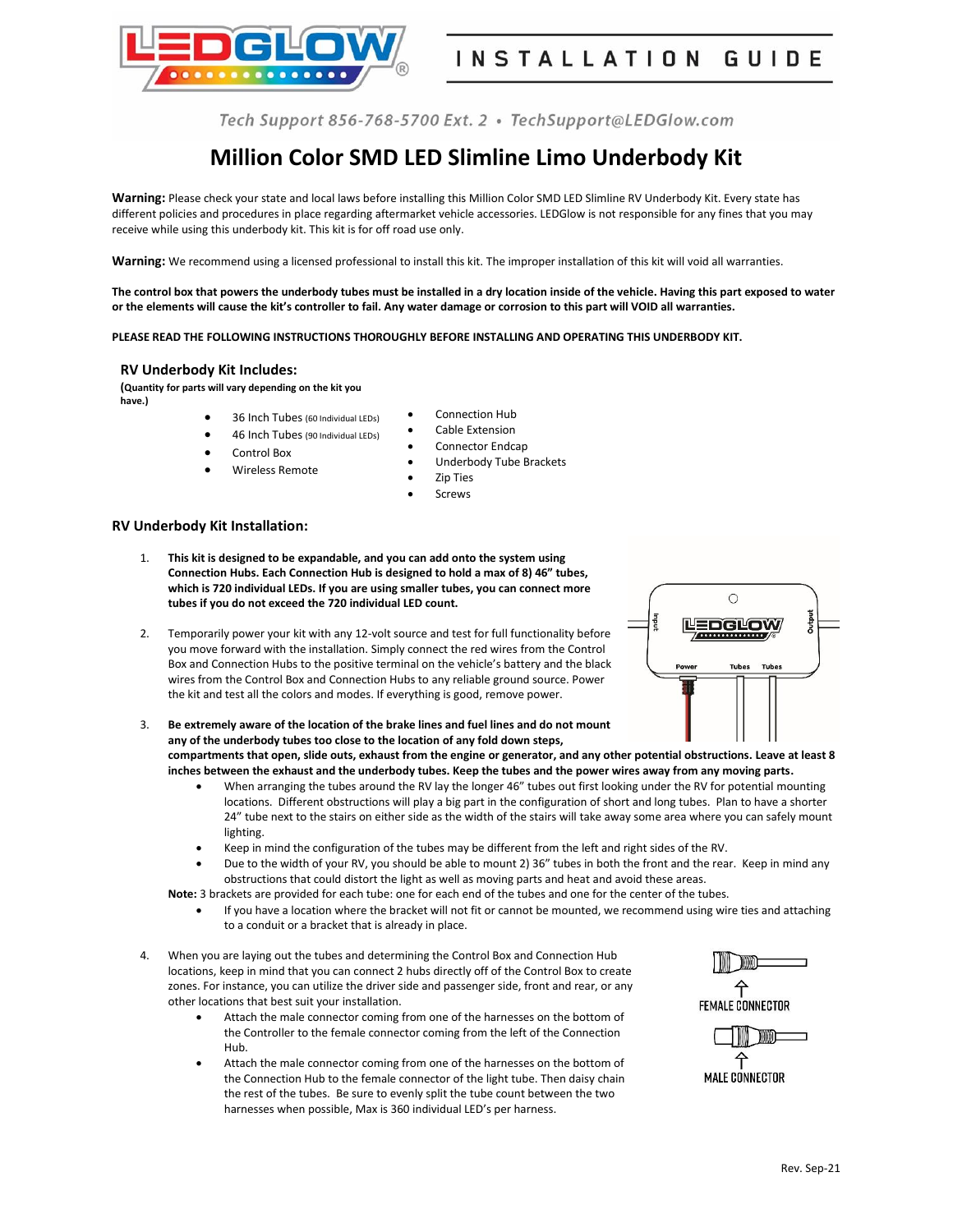

- If you need to add another Connection Hub to connect the rest of your light tubes, attach the male connector coming from the right of the Connection hub to the female connector coming from the left of the new Connection Hub. Then continue connecting the light tubes as you did before.
- Extension cables are included in the kit and can be used to extend the length between the Control Box and the Connection Hub, Connection Hub and Connection Hub, Connection Hub and Light Tube, or Light tube and Light Tube.



- 5. When mounting the tubes be sure that the female end is facing the direction of the Connection Hub. The rest of the tubes will daisy chain off of that tube. Also keep inmind the max number of LED's per hub. Secure the tubes using the included mounting brackets and screws. Make sure the tube is at least 8 inches away from any direct heat source and away from all moving parts. **IMPORTANT: DO NOT MOUNT THE TUBE TO THE RADIATOR.**
- 6. Mount the underbody kit's Control Box and Connection Hubs in a safe and secure location on your RV. The Control Box should be in an accessible area to be able to control the functions. But the Connection Hubs can be mounted discreetly as long as they are away from moving parts, heat and moisture.
- 7. Run the harness from the Connection through a pre-existing hole with a grommet in your firewall to the control box. If you do not have a pre-existing hole in the firewall, you can drill one, but just be sure to add a rubber grommet to ensure the lead wire is not cut or pinched.
- 8. Finish making all of you connections between the Control Box, Connection Hubs and Light tubes and secure all loose wires with zip ties, be sure not to overtighten the zip tie and pinch the wire.
- 9. This underbody kit's Control Box can be powered one of two ways:
	- Connect all the red power wires to any 12-volt source. If you need to extend the power wires, be sure to only use 16 or 18 gauge automotive grade wire. If you are running the power wire to the battery, it must go through the firewall by using an existing grommet or by drilling a hole and adding a new grommet. Be sure to install a fuse within 6 inches of the power source. If you connect the power wire to a switched 12 volt source, the underbody kit may not remember the color and pattern it was last on before turning the vehicle off. If you connect the power wire to a constant 12 volt source, the underbody kit will remember the last color and pattern it was on prior to powering the vehicle down.
	- This underbody kit can also be powered directly from your vehicle's fuse box. If you are powering the kit via the fuse box, we recommend that you install the wire using LEDGlow's Expandable Circuit, which is available at [www.LEDGlow.com.](http://www.ledglow.com/)
- 10. Connect all the black wires to a reliable, unpainted ground source. Some ground source options include under the dash at any main bracket or grounding block, the negative post on your battery, or any engine ground.
- 11. Be sure to use the included zip ties to secure and mount any bundles of wires from the underbody tubes under the vehicle in a safe location away from any direct heat sources or moving parts.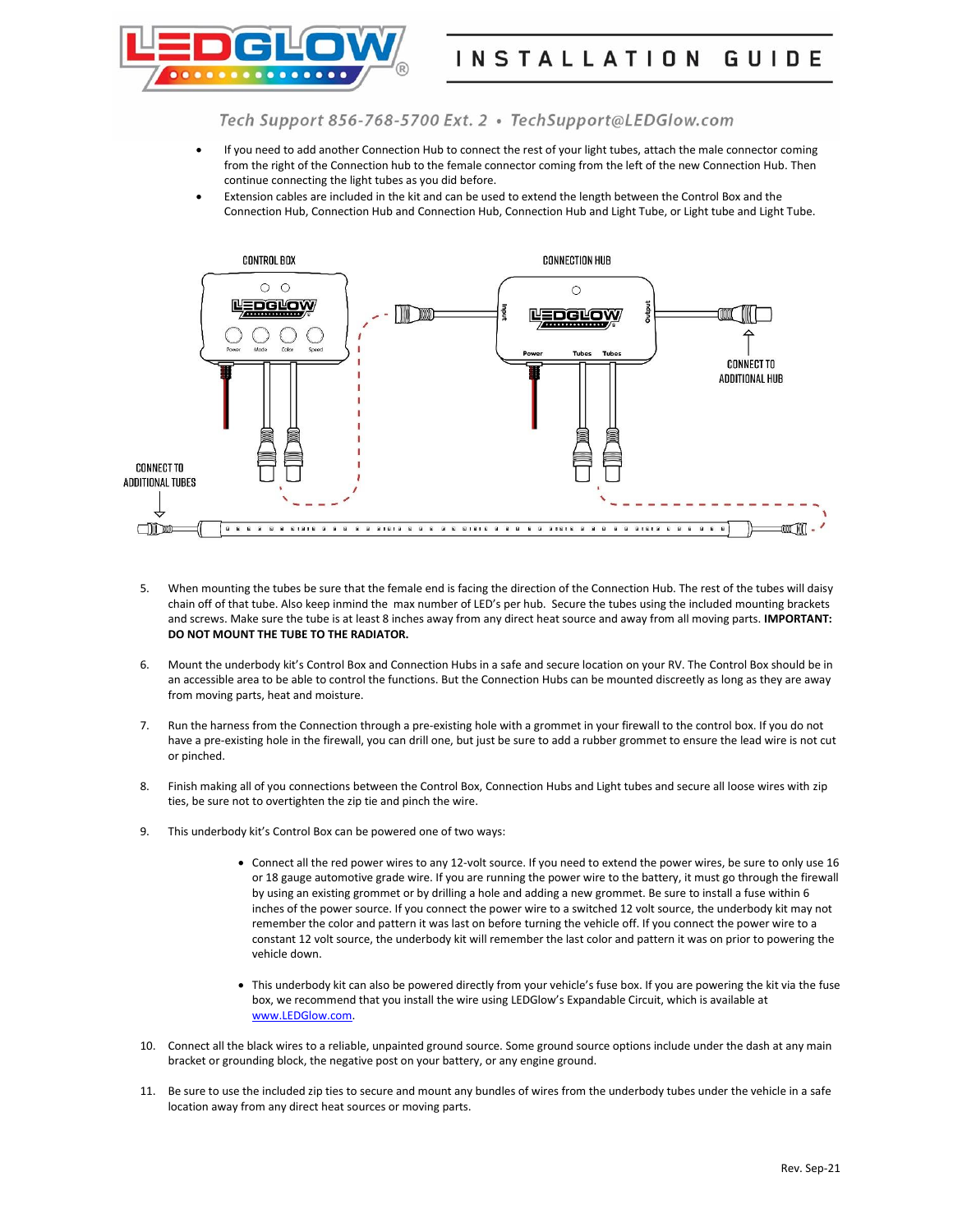

# 12. **DO NOT SHORTEN OR CUT ANY OF THE UNDERBODY TUBE POWER WIRES. This will damage the kit and void all warranties.**

- 13. Power on and test the underbody kit for full functionality.
- 14. Turn the steering wheel as far as it can go in both directions to ensure the tubes and/or wires are not coming in contact with your tires or any other moving parts.

## **Control Box and Wireless Remote Operation:**

#### • **Button A: Power Button**

o This button is used to power your kit on and off.

#### • **Button B: Mode Change**

o Pressing this button on the Control Box or Wireless Remote allows you to select from 14 distinct patterns. The 14 available patterns are listed below.

| Demo              | Solid          | Double Color Chase          | Double Color Scan  |
|-------------------|----------------|-----------------------------|--------------------|
| Random Color Fade | Rainbow Run    | Solid Color Scan            | Solid Color Spread |
| Solid Color Pulse | Section Strobe |                             | Music Scan         |
| Music Chase       |                | <b>Music Section Strobe</b> |                    |



• **Button C: Color** 

#### **Change**

o Pressing this button on the Control Box or Wireless Remote allows you to select between 10 distinct color modes. The available solid color modes are listed below.

| Red                         | Pink  | Lavender |            | Purple | Orange |  |  |
|-----------------------------|-------|----------|------------|--------|--------|--|--|
| Yellow                      | Green | Teal     |            | Blue   | White  |  |  |
| Rainbow 1*                  |       |          | Rainbow 2* |        |        |  |  |
| *Will not work on all Modes |       |          |            |        |        |  |  |

### • **Button D: Speed Change**

o Pressing this button on the control box or wireless remote will allow you to select from 5 different speeds for your selected pattern. If your kit is in music mode, this button will adjust the sensitivity of the selected music mode.



- **Enable Auto On/Off Function:** Turn the kit off. Press and hold down the **Mode** and **Color** buttons on the control box. After the Pink color lights up, turn on the kit and test for functionality.
- **Disable Auto On/Off Function:** Turn the kit off. Press and hold down the **Mode** and **Speed** buttons on the control box. After the Orange color lights up, turn on the kit and test for functionality.

# **Adding or Replacing a Wireless Remote:**

- 1. Your kit is already pre-programmed for the included Wireless Remote. This setup is only needed when replacing an existing Remote or by adding additional Wireless Remotes to your system. You can program up to 2 Wireless Remotes to 1 Control Box.
- 2. In order to program the Remote to the Control Box, you must turn the kit off.
	- Press and hold the **Mode** button on the Remote and any button on the Wireless Remote simultaneously for 5- 7 seconds to turn the kit off. The LEDs on the kit will illuminate green if successful. Test the operation with the remote.

For accessories, replacement parts and/or technical support, please visit [www.LEDGlow.com](http://www.ledglow.com/) for more information